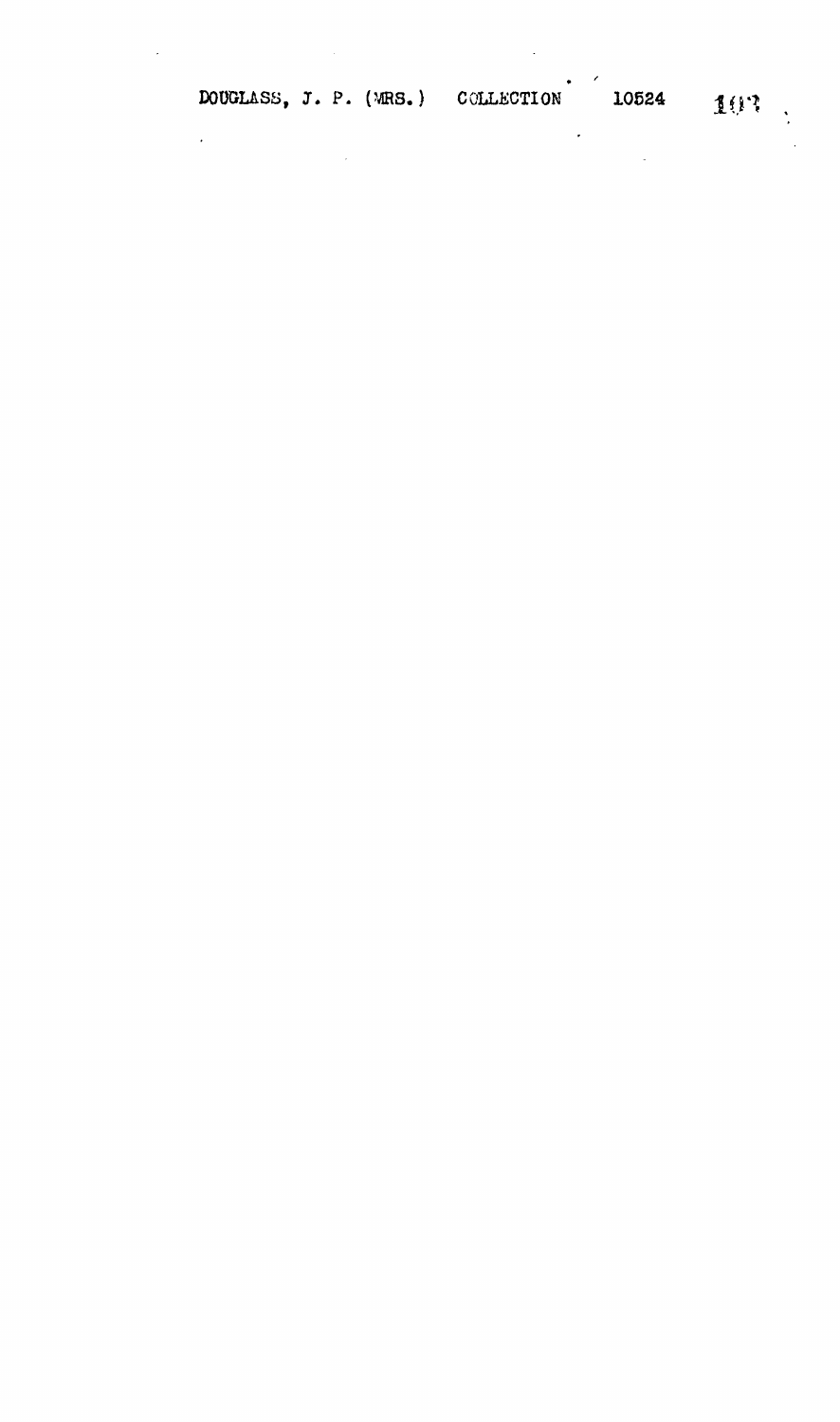| $\texttt{poudLASS}_\bullet$ J.P. (MRS)                                            | COLLECTION.                                                                  | Form $C$ <sup>T</sup> $(S-149)$                                                                                                                       |  |
|-----------------------------------------------------------------------------------|------------------------------------------------------------------------------|-------------------------------------------------------------------------------------------------------------------------------------------------------|--|
|                                                                                   | HISTORICAL COLLECTION FORM                                                   |                                                                                                                                                       |  |
|                                                                                   | WORKS PROGRESS ADMINISTRATION<br>Indian-Pioneer History Project for Oklahoma | 1.04                                                                                                                                                  |  |
|                                                                                   |                                                                              |                                                                                                                                                       |  |
| Field worker's name Don Moon Jr. Investigator.                                    |                                                                              |                                                                                                                                                       |  |
| This report made on (date) April 21, 1938                                         |                                                                              |                                                                                                                                                       |  |
|                                                                                   |                                                                              |                                                                                                                                                       |  |
| Name of person owning collection MPs. J.P.Douglass.                               |                                                                              |                                                                                                                                                       |  |
|                                                                                   |                                                                              | Address 212 % Oklahoma. Guthrie, wklahoma.                                                                                                            |  |
|                                                                                   |                                                                              |                                                                                                                                                       |  |
| 3. This collection contains the following types of material -                     |                                                                              |                                                                                                                                                       |  |
|                                                                                   |                                                                              | hlanket. knives. guns.clothing, goggles. compass, diary, etc.                                                                                         |  |
|                                                                                   |                                                                              |                                                                                                                                                       |  |
|                                                                                   |                                                                              |                                                                                                                                                       |  |
| Amount of material<br>4.                                                          | About twenty articles                                                        |                                                                                                                                                       |  |
| Material deals with<br>5.                                                         |                                                                              | Personal belongings used by Mr. Douglass.                                                                                                             |  |
|                                                                                   |                                                                              |                                                                                                                                                       |  |
| 6. Approximate period (dates) material is for 1860-1900.                          |                                                                              |                                                                                                                                                       |  |
|                                                                                   |                                                                              |                                                                                                                                                       |  |
|                                                                                   |                                                                              | 7. Locations of the collection (where it is kept) In a box in their                                                                                   |  |
| apartment over the store.                                                         |                                                                              |                                                                                                                                                       |  |
| 8. Condition of storage place Average home condition.                             |                                                                              |                                                                                                                                                       |  |
| Condition of collection Good.                                                     |                                                                              |                                                                                                                                                       |  |
|                                                                                   |                                                                              |                                                                                                                                                       |  |
|                                                                                   |                                                                              | 9. What does the owner intend to do with this collection Leave it to                                                                                  |  |
| daughter Juella, and later to granddaughter, Patsy Douglass.                      |                                                                              |                                                                                                                                                       |  |
| Would he be willing to part with it? Possibly, sometime.                          |                                                                              |                                                                                                                                                       |  |
|                                                                                   |                                                                              | 10. Any other information about the collection, including its history                                                                                 |  |
|                                                                                   |                                                                              |                                                                                                                                                       |  |
| Give names & addresses                                                            |                                                                              | 11. Does this owner know other people who have or might have collections.                                                                             |  |
|                                                                                   |                                                                              |                                                                                                                                                       |  |
| NOTE:<br>formation. Referring to question by number.<br>Number of sheets attached |                                                                              | In the event that any of the above questions cannot be answered fully<br>in the space allowed, attach blank sheets firmly, and give all available in- |  |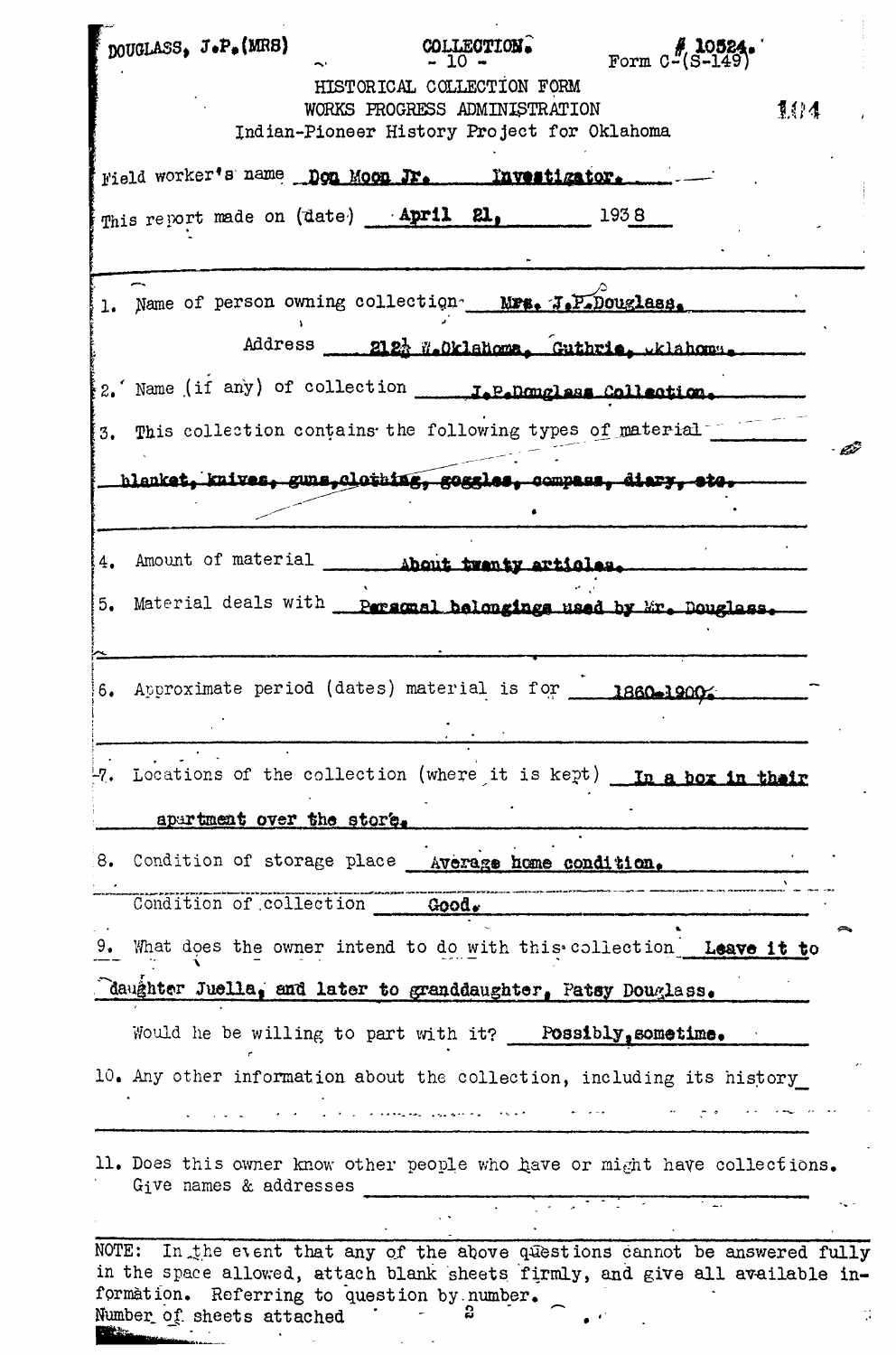## DOUGLASS,J.P. (MRS) COLLECTION. 10624.105

**J)**

DOE Moon Jr. investigator, April 81,1938.

## A Collection from Mrs.J.P.Douglass. Guthrie, klahoma.

*\* There Is a blanket hand woven by Mr. Douglas'B grand\* mother in Tennessee and used throughout the Civil War by his father, William Keener Douglass, and brought in at the Run by J.P.Douglass, and used for many years after that.

A dress worn by his mother, Mrs. Amanda Dougless who came to Oklahoma about 4894. It is mother hubbard style,but longer, dragging the floor in the back.

A compass th^t Mrs. Douglass 3ays she has often heard him tell of haviag to "use'here in Guthrie to tell directions with, because it was so dusty.

a combination knife, fork and spoon that he carried in early days. The knise hes been lost off. The implements fold back into the handle.

 $\_$ A hunting knif $\Theta$ , big pocket knife, and revolver and holster used by him in '89 and since.

An 1857 penny which he carried all his life so he would never be-broke.